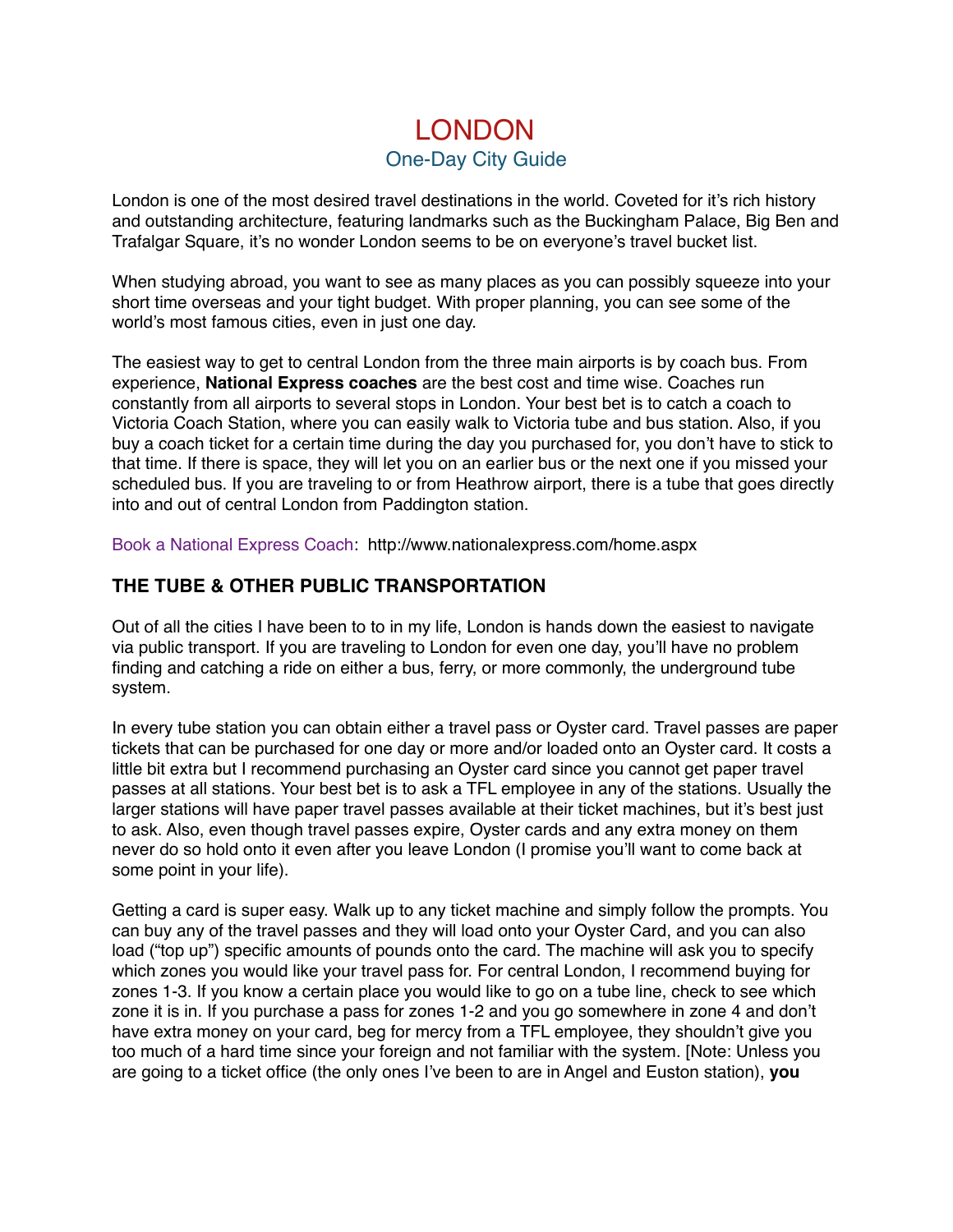**must have a credit or debit card to use the ticket machines**. I know they DEFINITELY ACCEPT VISA and they DO NOT ACCEPT DISCOVER.]

When getting both on and off the tube, you have to swipe your card or pass at the turnstiles. You only have to do this when you enter and exit any tube station, you do not have to do this if you are transferring between lines within a station. You can get any tube line from King's Cross / St. Pancras station; if you're ever unsure about where you are or where to go, head there. It's also a really beautiful place where you can shop and eat, and any *Harry Potter* fans can get a pic at Platform 93/4. However, it is arguably the busiest station in London, so just be alert and read the signs and you'll be fine.

Oyster cards and travel passes are good to use on any of the London public transport. That includes the tube and buses. If you have an iPhone, you can open up the phone's Maps app and it loads all London public transport information. This is a literal lifesaver, for example, if you want to go to the Tower of London, all you do is type that into the search and choose transit and you can decide if you want to see the tube, buses, or any other form of public transport to get there. From your current location, the app will tell you which lines in which direction you need to go, and the exact stop and station names for the buses and tubes. There are other apps with that information, such as Journey Planner, but I've tried and tested them and the Maps app is the best. **The website<https://tfl.gov.uk> has all information about public transport in London**, you should definitely check that site before you head to London to see what is going on with the public transport and plan your day accordingly. The site also has a journey planner so if you don't have the Maps app you can use this website on your phone's browser. Also keep in mind that there is no service underground so make sure you know where you're getting off before you head into a tube station.

To get all information about Oyster cards, visit: <https://tfl.gov.uk/fares-and-payments/oyster>

## **THE ULTIMATE LONDON LANDMARK WALK**

So you've finally made it to London! Now where to first? The following is a revised, self-guided walking tour I received when I first arrived in London when I studied abroad. In it's entirety, the walk takes about an hour (if you use the tube) and you'll see all the major landmarks. Keep in mind that this is only meant for you to go and see these places, not necessarily to go in and have a look around. It's a beautiful walk I have taken several times, and I'm going to let you in on the best spots to take amazing pictures so you can be the envy of your friends and family back home.

#### **OVERVIEW**

- 1. London Bridge / The Shard / The Monument / The Gherkin
- 2. Tower of London / Tower Bridge
- 3. Big Ben / London Eye / Westminster Abbey
- 4. Trafalgar Square
- 5. St. Jame's Park / The Horse Guards
- 6. Buckingham Palace

The walk starts at London Bridge and ends at Buckingham Palace. It doesn't matter where you get on as long as the first place you get off is London Bridge Station (which is on the **Northern**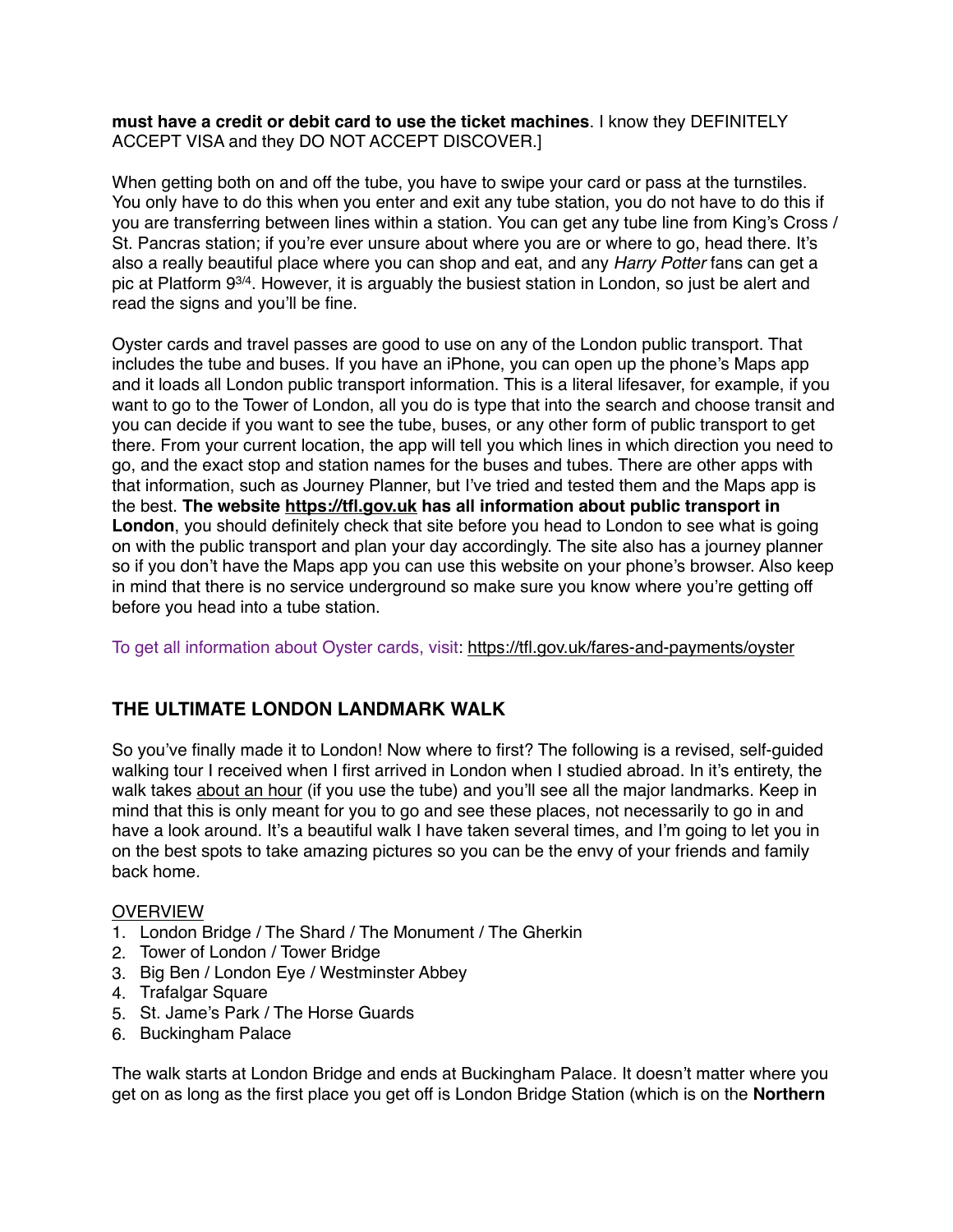**Line**).When you get out of London Bridge station, walk across London Bridge. From the bridge you'll have really good view of Tower Bridge and the Shard. Once you're across London Bridge you want to head right (if you stayed on the right hand side of the bridge when you exited the tube station you are on the correct side) at The Monument and follow the side streets all the way down to the bank of the Thames river. There is a really nice walkway on the Thames that will take you straight to the Tower of London and Tower Pier. You don't have to pay admission to walk along the pier and you can get super close to Tower Bridge (which is the direction you want to head next). With shady trees and gorgeous landscaping, the pier in front of the Tower of London is the best spot to take the a photo of Tower Bridge. Ironically, it's actually not the best spot to get a picture of the Tower of London, even though you can see it quite well. For that photo, walk up the hill by the ticket office and take a snap from up there, then walk back down and continue along the front of the Tower.

Once you walk as far as you can next to the Tower (which is on your left if you're still by the river) I'm pretty sure the only way you can go is left toward Tower Hill tube station. There are a few lines that will take you to Westminster station and it doesn't matter which one as long as you get there; I always took the **District Line**. When you get off at Westminster tube station the exit dumps you right at the foot of Elizabeth Tower (Big Ben).

Breathtaking? Yes. Best spot to stop and marvel in the famous clocktower's glory? No. Westminster is a very busy tube station full of either rushing business people or slow tourists with their heads in the clouds. You can take a quick pic there but it's not the spot to have you're friends take a picture of you in front of London's most famous landmark. When you get out of the station, take a right and cross the street the first chance you get heading toward Big Ben/ Victoria Palace (Houses of Parliament). Continue walking until you reach Victoria Palace Gardens on your left. Every time I have gone there, there is usually only a few people in this huge chunk of land. You can get right up to the edge of the river and turn your head to the left and there's the London Eye. This is an excellent spot to get a picture of the wheel since it is not a stop on this walk, but there's two more opportunities to sneak it in a picture, though.

Head back the way you came but don't go all the way back up toward the tube station. Across the street on your left is Westminster Abbey and Parliament Square. Be very alert crossing this busy street as there are not many places designated for crossing. Parliament Square has statues of famous British leaders, such as Winston Churchill. If you crossed in the correct spot into Parliament Square, you should be at the corner closest to Westminster Abbey and the gardens you just came from. Around this spot is the best spot to take a picture of Big Ben, and if you move to just the right spot, you can see the London Eye between the clocktower and Westminster tube station. From here navigate your way to Westminster Abbey which should be literally right behind you if you're in Parliament Square. Take your pics and head back toward Westminster tube station

The next stop on the walk is Trafalgar Square, home to those four enormous lion statues. I'm not sure of the street name but if you put Trafalgar square into your maps app, the road is straight ahead of where you are now. Follow that straight into the square; you won't be able to miss those huge lions with the tall pillar monument in the center. There are a few good places to take photos here, and if you turn around and face the way you came from you should be able to see Big Ben!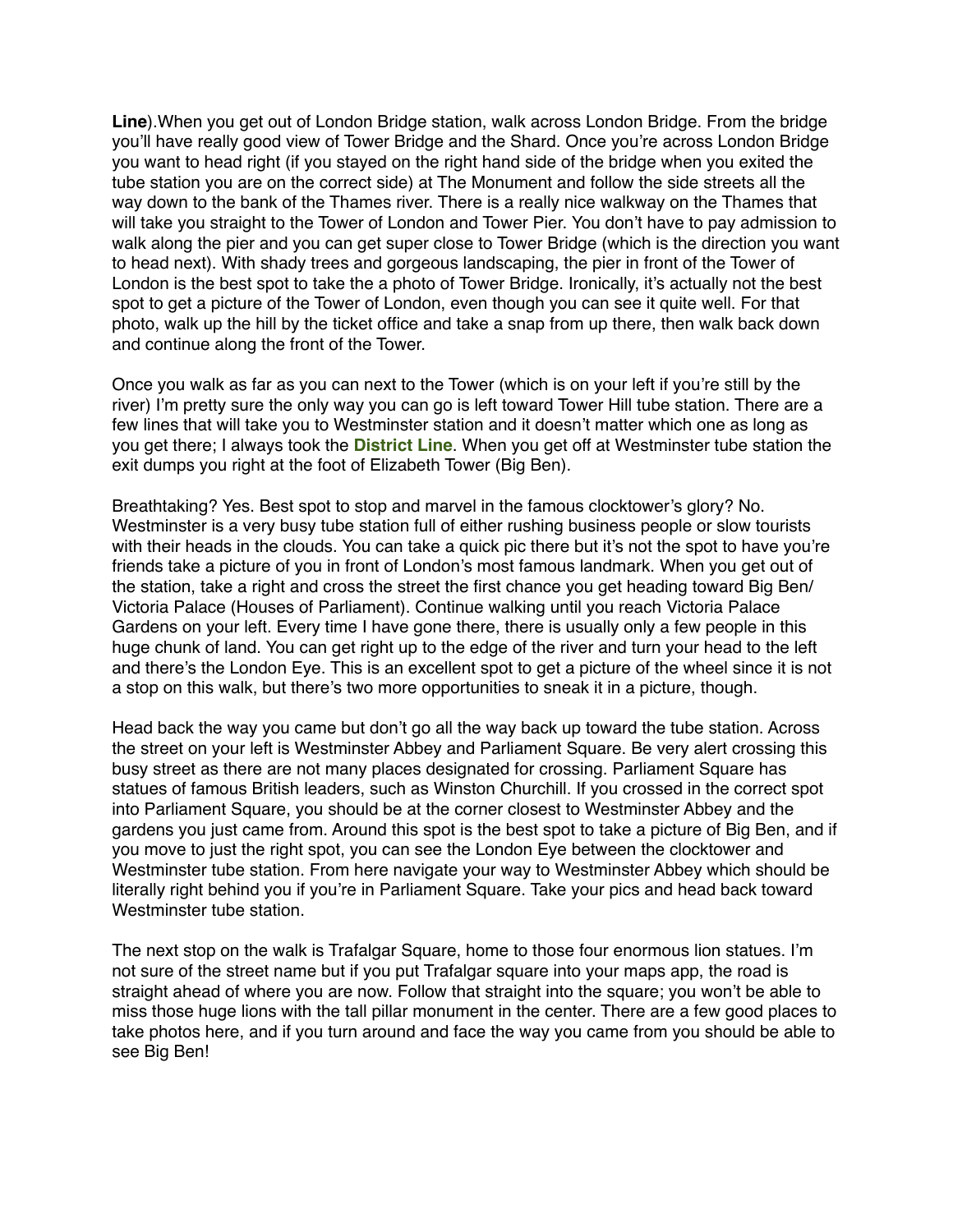From Trafalgar Square, you're now going to head toward Buckingham Palace. Conveniently, since you're in a square, you should see a massive crescent-shaped archway that goes over the main road toward Buckingham Palace. It's called The Mall and that is the road you want to start walking up. On one side (the left I believe) is Saint Jame's Park. This is my absolute favorite park in all of London. The Mall goes up the right side of the park so you just want to find your way over to the left side because there is an excellent spot right in the middle. I never really walked to Trafalgar Square when I went this route so when you come up on an entrance to the park there should be a little statue or sign telling you where you are. Keep walking and there is a little bridge over the pond. If you're not sure if you're there it is called Blue Bridge and trust me, it's the greatest spot for sightseeing. If you walk right to the center of the bridge and face the Thames, you'll see The Horse Guards and the London Eye; if you turn around you can clearly see Buckingham Palace. Definitely grab some pics and once you're done continue over the bridge and make a left and walk through the park toward the Palace.

Here is where things can get a little hectic. Buckingham Palace is located behind a large roundabout main road with a large monument in the center. The only places to cross are either right, which is difficult since you're on the left side of the road; or left, closer to the palace. So, you're going to go left. There is a main sidewalk that will take you where you need to cross, but if you make a left as soon as you exit the park, there is a little walkway behind a patch of grass and flowers. Go that way, it's less busy and it is the best spot to take a picture of the Palace. Once you walk all the way to the end of that path, you should see a crossing area where you can cross right over to get an up close view of the Queen's crib. It's cool up close, but that picture you took back on the path will be way better than anything you might take up here. Get that selfie though, there's always guards right in front of the building. ;)

That's it! You've now seen a handful of London's most recognizable landmarks in a brief amount of time. So, now what, right? If you want to get on the tube, the closest station in Victoria. The **Victoria Line** will take you to a number of stations, including King's Cross/St.Pancras where you can get any other tube line. You've probably also worked up a hunger, too, so below is a list of some of my go-to eateries for those who want something familiar but unique to London:

### **FOOD**

- 1) Itsu Fresh, tasty sushi on-the-go. They're everywhere and so good. Also they're half price before closing! I recommend the Crab California Rolls.
- 2) Byron Burger Classic cheese and hamburgers, chicken sandwiches, and even vegetarian options. Hands down my favorite place for food in London. They're also SO trendy and cute with a diner-style vibe. Their fries and milkshakes are also to die for.
- 3) Nando's Chicken, chicken, and more chicken. Probably the most well-known restaurant in the UK. You can get a ton of different flavors and sides. I ate their mashed potatoes at least once a week… should I be proud of that?

**FOOD IN HOXTON** - So when I was in London, I lived in an area near Shoreditch and Hackney called Hoxton. Besides Nando's, Hoxton (or the immediate area surrounding it within walking distance) has all of these restaurants (some exclusive to the area)\*. The tube station closest is Old Street which is on the Northern Line. Hoxton Square is home to several amazing restaurants and amazing street art. This whole area is full of street art actually. Street artist, Stik, calls Pitfield Street home to his studio, which ironically is the same street I lived on while studying at the University of Westminster.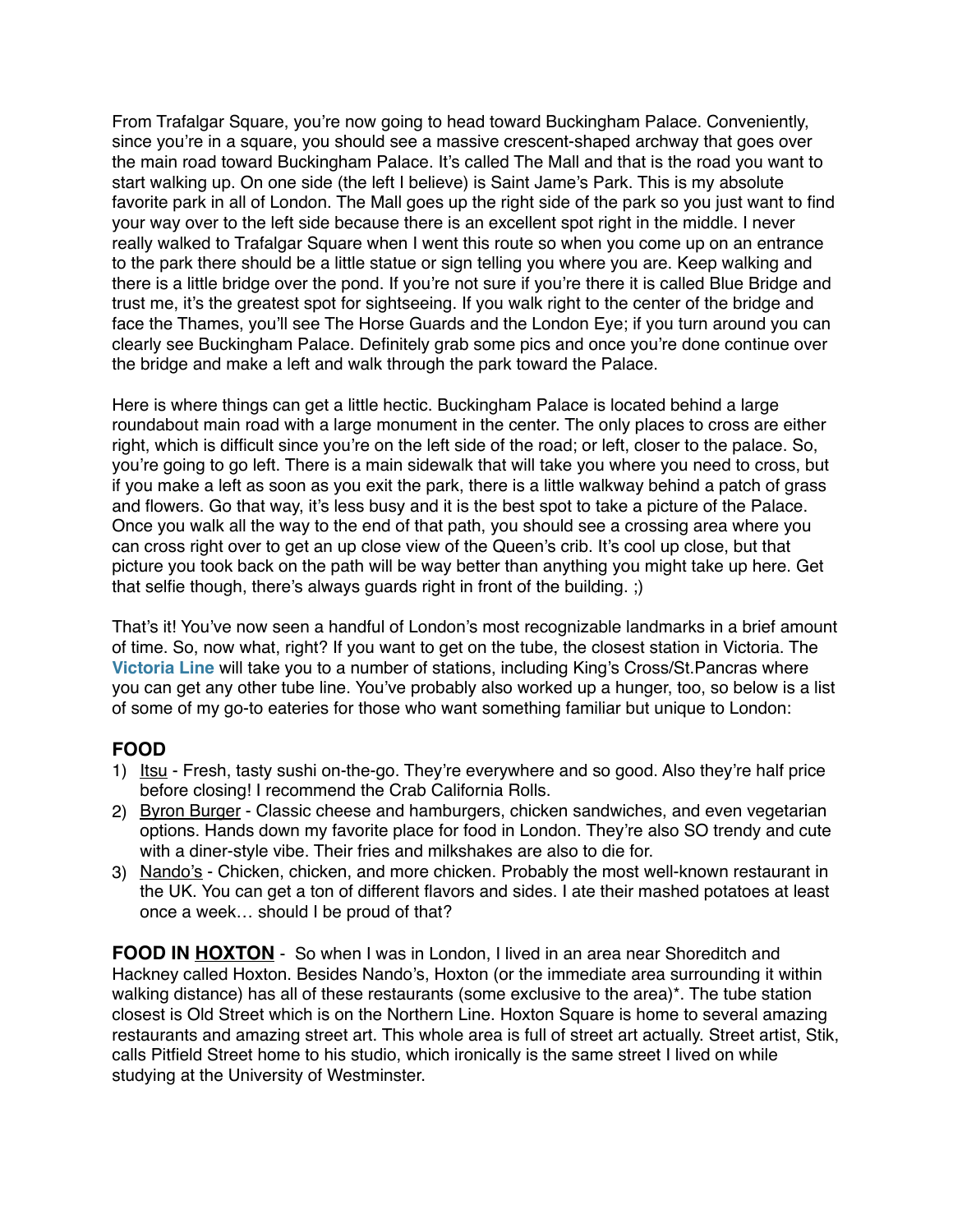- 4) The Breakfast Club (Hoxton Square)\* You guessed it, breakfast… and some other options, too. Pancakes, bacon, sausage, eggs; you name it, they have it.
- 5) Friends of Ours<sup>\*</sup> (Pitfield Street) A super hip cafe with unique and tasty treats. It's a little pricier than other cafes, but I swear it is worth it. The french toast is seriously out of this world, with candied pears and sugar cookies on top - you're welcome. (If you walk all the way from Great Eastern Street to here and head back in the same direction, you can see the Shard in the distance!)
- 6) The University of Westminster Cafe (Regent Street) HOT CHOCOLATE. THE BEST. EVER.

London is full of amazing restaurants, so be adventurous and try something new! These aforementioned restaurants are great because not only are they cheap, but they all offer takeaway for those who just want to head back to their hotel, air bob, or dorm and snuggle down and pig out. Yelp is your friend when you are hungry.

# **SHOPPING**

When in London, it's hard not to want to blow some cash in one of the trendiest places on Earth. So I'm not going to stop you, but if you're studying abroad or have a valid student ID or email address, you can get some pretty sweet discounts in almost every store you can think of. I recommend signing up for UNiDAYS or Student Beans (student discount sites) BEFORE you leave, so when you're ready to shop, your coupons are too.

The number one place to shop in all of London is Oxford Street. That being said, it's literally mobbed all the time. Luckily there are more than one of each store (mostly) peppered all the way down the street.

If you don't want to spend too much money, I recommend Primark. Be warned, Primark is very affordable, full of amazing items, and full of bargain shoppers just like you. It is amazing though, there is one at each end of Oxford Street. Another place to bargain shop if you're into beauty is Boots or Superdrug. Boots is basically a high-end drugstore, carrying your basic necessities, first-aid and toiletries to drug-store and highend makeup and fragrances. Superdrug is more beauty oriented than Boots, but both are very addictive to shop at.

One can't-miss store is Topshop. If you come out of Oxford Circus station it basically smacks you in the face. Four levels of the trendiest fashions, accessories, and the greatest pair of jeans you'll ever wear.

There are way too many shops for me to mention that are located on Oxford Street and Regent Street. If you want to see everything on this street, start at either Tottenham Court Road station (northern and central) or Marble Arch Station (central). Also, if you don't feel like walking anymore, there are four tube stations along Oxford Street that all run on the Central Line: Tottenham Court Road, Oxford Circus, Bond Street, and Marble